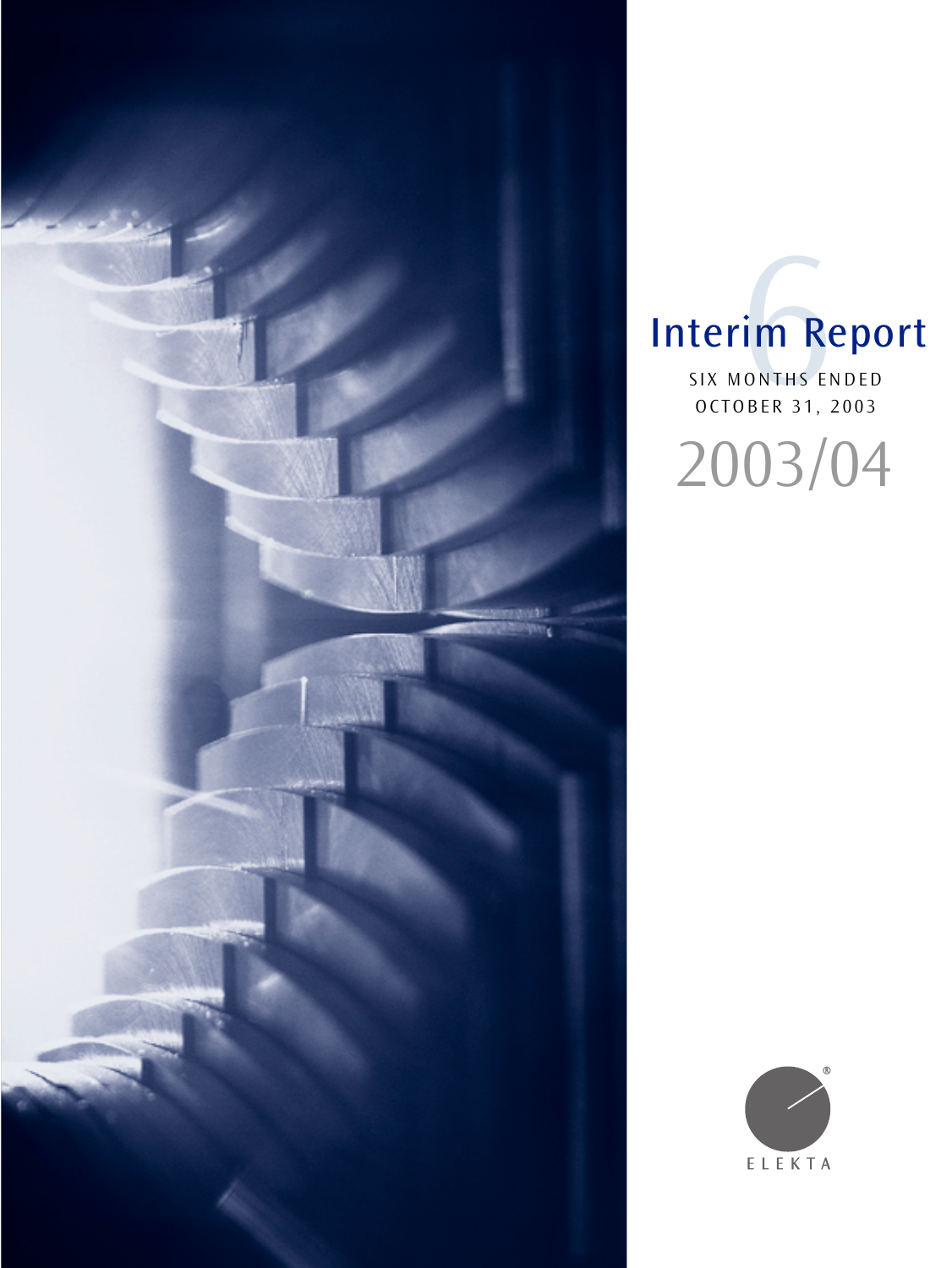# Interim Report Six months ended October 31, 2003

- **Operating profit declined to SEK 107 M (147) and the operating margin to 8 (11) percent. Based on a rolling 12-month period, the operating margin was 10 percent.**
- **Profit after taxes amounted to SEK 80 M (98). Earnings per share, after dilution, amounted to SEK 2.42 (3.00).**
- **Cash flow after investments amounted to SEK 8 M (148).**
- **Order bookings rose 4 percent to SEK 1,518 M (1,466) and at fixed exchange rates by 14 percent.**
- Net sales declined 3 percent to SEK 1,321 M (1,359). **At fixed exchange rates, net sales rose 8 percent.**
- **Elekta has launched Elekta Synergy™, the world's first treatment system for Image Guided Radiation Therapy.**
- **Elekta has set financial objectives for the fiscal years 2004/05 – 2006/07, raising the objective for operating margin rolling 12 months to 10–12 percent.**

Elekta is the world leader in equipment for radiosurgery and stereotactic treatment of brain disorders and the world's second-largest supplier of radiation equipment for the treatment of cancer.

Cancer is a disease that is increasing sharply and affects every third person at some stage of their lives. Every second cancer patient requires radiotherapy at some time in order to cure or control the disease. Radiotherapy is also a cost-effective form of treatment, compared with the other methods available for curing or slowing the progress of cancer.

### Introduction of Elekta Synergy™ for image-guided radiotherapy

Elekta is a leading supplier of equipment for high-precision radiotherapy of cancer (Intensity Modulated Radiation Treatment, IMRT).

Elekta is also leading the development of image-guided radiotherapy (IGRT). This method addresses the critical issue of organ movement in the body and the exact positioning of the patient at each treatment session. IGRT expands radiotherapy's possibilities and application areas and it is considered that the method could result in clinical improvements in terms of treatment results as well as fewer complications.

Elekta's system for image-guided radiotherapy, Elekta Synergy™, makes it possible to exactly localize a tumor with the help of a new integrated system for three-dimensional high-resolution X-ray images. In July, CE certification was obtained for vital components and Elekta Synergy™ was launched for clinical use in Europe. In late October, the system received clearance (510k) from the US healthcare authority (FDA), which means that Elekta can now initiate marketing and sales of Elekta Synergy™ in the US. Delivery of Elekta Synergy™ will commence during 2004.

Clinical progress within neurosurgery

There is a growing need both for non-invasive radiosurgery and for minimally invasive stereotactic neurosurgery. Today, some 240 people out of every million suffer from the type of brain disease that is suitable for radiosurgery using Leksell Gamma Knife®. Radiosurgery using Leksell Gamma Knife® is characterized by the high quality of care provided and its cost-effectiveness, as well as being very gentle on the patient. The trend is steadily moving toward expanded areas of application for Leksell Gamma Knife®. In addition to vascular disorders and tumors, major interest is now focusing on the radiosurgical treatment of functional disorders.

### **Order bookings and backlog**

Order bookings increased 4 percent, to SEK 1,518 M (1,466). Calculated on a rolling 12-month basis, the increase was 6 percent. Orders for oncology products declined by 3 percent to SEK 1,001 M (1,034) and rose for neurosurgery products by 20 percent to SEK 517 M (432). At fixed exchange rates, order bookings for the Group rose 14 percent.

Order bookings during the second quarter amounted to SEK 683 M (769). The comparison between quarters is affected through Elekta receiving in the second quarter of 2002/03 its largest single order in history pertaining to equipment for radiotherapy of cancer in the Netherlands amounting to SEK 160 M.

At October 31, 2003, the order backlog amounted to SEK 2,575 M, compared to SEK 2,411 M at April 30, 2003.

### **Market comments**

In an economic climate that is generally weak but showing some signs of recovery, Elekta is continuing to develop favorably. The market for Elekta's products and treatment methods for cancer and brain disorders continues to show a positive trend, and Elekta is gradually strengthening its market position. Elekta is well positioned to benefit from and contribute to future growth in these markets.

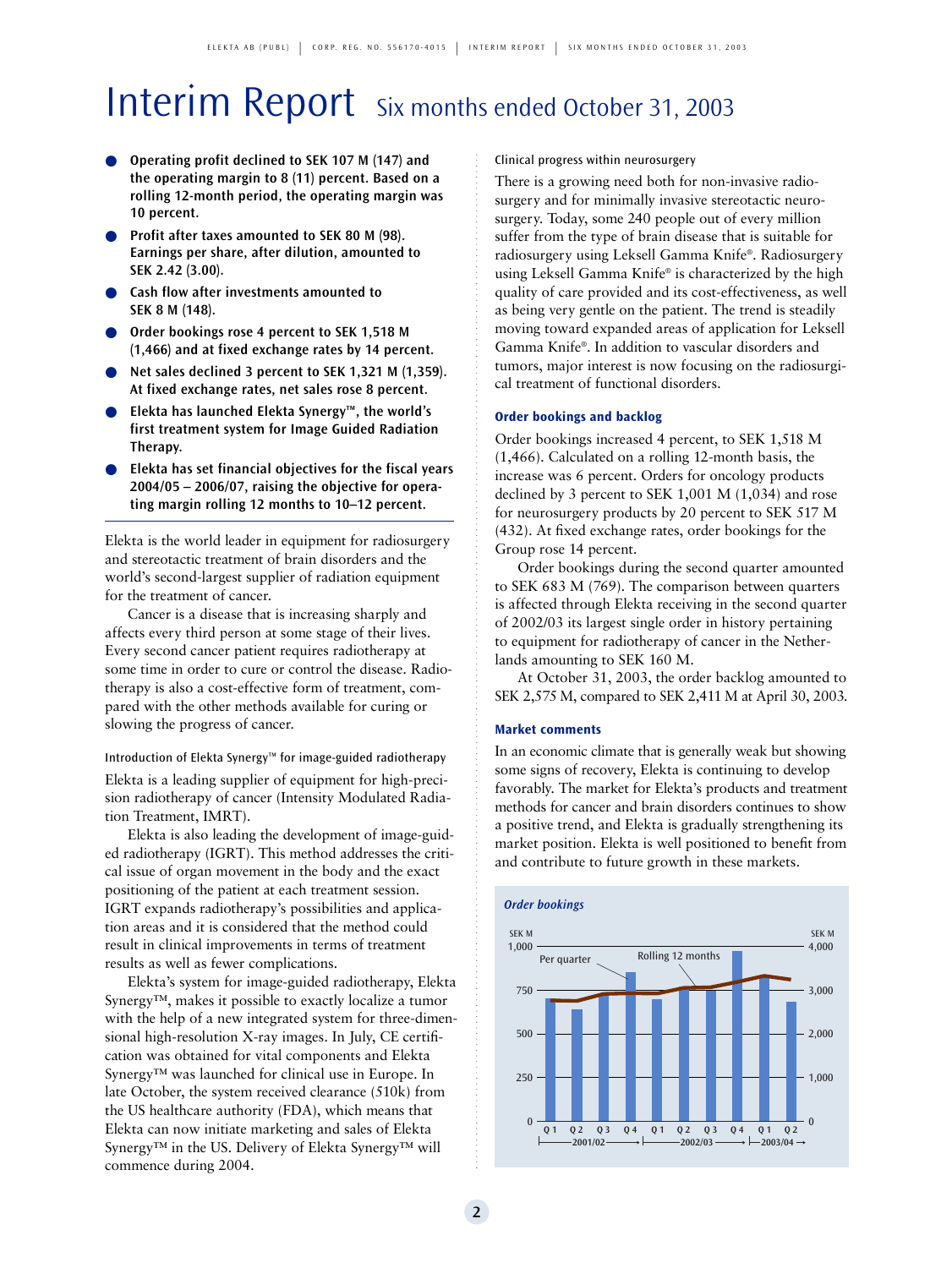| Order DOOKINGS              |                             |                      |             |                     |                     |                |                             |             |  |
|-----------------------------|-----------------------------|----------------------|-------------|---------------------|---------------------|----------------|-----------------------------|-------------|--|
| <b>SEK M</b>                | <b>Ouarter 2</b><br>2003/04 | Quarter 2<br>2002/03 | Change<br>% | 6 months<br>2003/04 | 6 months<br>2002/03 | Change<br>%    | <b>Rolling</b><br>12 months | Change<br>% |  |
| Europe, Middle East, Africa | 290                         | 356                  | $-19$       | 657                 | 649                 | $\overline{1}$ | 1,318                       | 10          |  |
| North and South America     | 198                         | 243                  | $-19$       | 481                 | 517                 | $-7$           | 1,105                       | $-14$       |  |
| Japan                       | 90                          | 28                   | 221         | 179                 | 112                 | 60             | 395                         | 84          |  |
| Asia excl. Japan            | 105                         | 142                  | $-26$       | 201                 | 188                 |                | 420                         | 19          |  |
| Group                       | 683                         | 769                  | $-11$       | 1,518               | 1,466               | 4              | 3,238                       | 6           |  |
| of which                    |                             |                      |             |                     |                     |                |                             |             |  |
| Oncology                    | 409                         | 550                  | $-26$       | 1,001               | 1,034               | $-3$           | 2,110                       |             |  |
| Neurosurgery                | 274                         | 219                  | 25          | 517                 | 432                 | 20             | 1,128                       | 16          |  |
|                             |                             |                      |             |                     |                     |                |                             |             |  |

### Order bookings

### Continued stable demand in Europe

Order bookings in the Europe region, including the Middle East and Africa, rose 1 percent during the period to SEK 657 M (649). At fixed exchange rates, order bookings for the region increased by 5 percent, while order bookings for oncology products declined by 5 percent. Comparisons with the year-earlier period are affected by the fact that, during the second quarter of fiscal year 2002/03, Elekta received its largest order ever, worth SEK 160 M, for equipment for cancer radiotherapy in the Netherlands.

There is still an urgent need for additional capacity for radiotherapy treatment of cancer in many parts of Europe. Several countries, including the Netherlands, the UK and France, are implementing investment programs to improve cancer care.

The European launch of Elekta Synergy™ took place at the European radiotherapy congress, ESTRO, in September. Market interest is considerable and – already at this early stage – Elekta has received orders for deliveries during 2004.

In certain European countries, there is a high level of interest in stereotactic radiosurgery, and during the second quarter an order was received from Italy for a Leksell Gamma Knife® unit, the fifth such unit to be installed in the country.

Elekta is working to develop its presence in new markets, primarily in the Middle East and in the East European countries that will become members of the EU.

### Elekta Synergy™ received FDA clearance in North America

Order bookings in North and South America declined by 7 percent during the period and amounted to SEK 481 M (517). At fixed exchange rates, order bookings in the region increased by 10 percent. Order bookings for oncology products increased by 13 percent in local currencies, while neurosurgery products were up 4 percent.

There is considerable interest in Elekta Synergy™ among leading cancer clinics in the US. At the American radiotherapy congress, ASTRO, late in October, Elekta Synergy™ was successfully launched on the US market. There is strong market interest in image-guided radiotherapy, and since late October, when Elekta Synergy™ received clearance from the FDA, Elekta can market the system also in the US.

Following the launch of Elekta Synergy™ and some delays as a result of customer evaluation of this new technology, order bookings for oncology products in the US is expected to develop positively in the second half of 2003/04.

The interest in IMRT as a clinical method continues to be high. A decision has been made to, effective January 1st 2004, reduce the reimbursement for IMRT treatment of Medicare/Medicaid patients from a high level by about 18 percent for an entire therapy cycle. The new reimbursement levels will continue to support an implementation of IMRT in American cancer care.

Treatment methods based on radiosurgery are already well established in the American market. Elekta's products within both radiosurgery and stereotaxy have an excellent reputation in the US, and there is major interest in the clinical application of Elekta's magnetoencephalography (MEG) equipment. This method has already been assigned reasonable compensation levels by Medicare/ Medicaid, particularly for the localization of epileptic foci.

Elekta continues to sign new agreements with major US purchasing organizations. During the period, Elekta signed a preferred provider agreement, applying to all of Elekta's products, with Catholic Health East, a group purchasing organization for a large group of hospitals in 11 states in the eastern US, and an agreement with HealthTrust Purchasing Group for stereotactic radiosurgery and other products in the neurological medicine field for the Group's 900 members. It is expected that these and other similar agreements will have a positive effect on order bookings during the next few years.

### Increased order bookings in Japan

Order bookings in Japan rose 60 percent to SEK 179 M (112). At fixed exchange rates, order bookings were up 74 percent.

The Japanese market is still characterized by the country's continued weak economic development, although signs of a recovery are beginning to appear.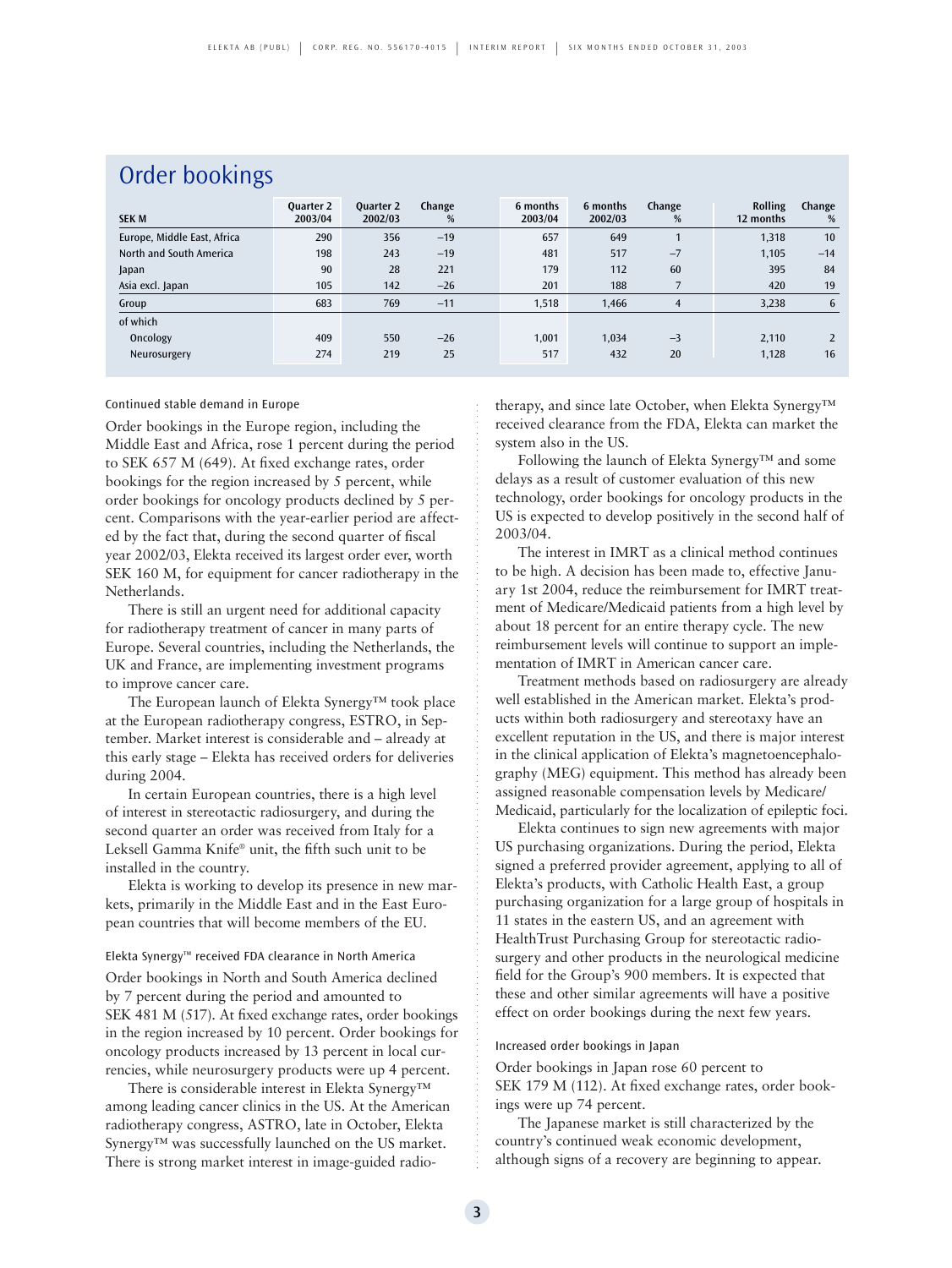### Net sales

| <b>SEK M</b>                | <b>Ouarter 2</b><br>2003/04 | <b>Ouarter 2</b><br>2002/03 | Change<br>% | 6 months<br>2003/04 | 6 months<br>2002/03 | Change<br>% | Rolling<br>12 months |
|-----------------------------|-----------------------------|-----------------------------|-------------|---------------------|---------------------|-------------|----------------------|
| Europe, Middle East, Africa | 308                         | 281                         | 10          | 581                 | 529                 | 10          | 1,019                |
| North and South America     | 197                         | 285                         | $-31$       | 406                 | 590                 | $-31$       | 1,160                |
| Japan                       | 85                          | 45                          | 89          | 131                 | 66                  | 98          | 224                  |
| Asia excl. Japan            | 116                         | 86                          | 35          | 203                 | 174                 | 17          | 378                  |
| Group                       | 706                         | 697                         |             | 1,321               | 1,359               | $-3$        | 2,781                |
| of which                    |                             |                             |             |                     |                     |             |                      |
| Oncology                    | 456                         | 477                         | $-4$        | 870                 | 967                 | $-10$       | 1,937                |
| Neurosurgery                | 250                         | 220                         | 14          | 451                 | 392                 | 15          | 844                  |

The market for medical-technology equipment is driven by the increased need for high-quality care to serve an increasingly elderly population.

Demand remains favorable for radiosurgery products, including both new Leksell Gamma Knife® units and upgrades and reloads.

Interest in equipment for magnetoencephalography is high in Japan, with a number of leading research centers working on developing clinical methods and procedures. During October, an Elekta Neuromag™ system was delivered to the university in Kyoto, one of the leading neurology centers in Japan.

### Continued favorable demand in Asia

Order bookings in Asia during the period amounted to SEK 201 M (188), up 7 percent. At fixed exchange rates, order bookings rose 26 percent.

The Asian economies are showing signs of recovery, and strong growth is expected in the Chinese market during the next few years.

Demand for Elekta's equipment for both radiotherapy and radiosurgery has developed favorably, with major interest shown by countries with strong economies in the region. There is widespread need for additional equipment for the treatment of tumor-related diseases throughout Asia as a whole, and Elekta holds a strong position in the region.

Elekta produces parts of its systems in China. During the second quarter, Elekta increased its holding in Shanghai Elekta from 80 percent to 100 percent. Elekta plans to expand its production and Group purchasing in China during the next few years.

### **Net sales**

Consolidated net sales declined 3 percent to SEK 1,321 M (1,359). At fixed exchange rates, net sales rose 8 percent.

Net sales of oncology products declined 10 percent to SEK 870 M (967) and increased 15 percent for neurosurgery products to SEK 451 M (392).

Net sales of after-market products and services increased 5 percent to SEK 436 M (413), and represented 33 percent (30) of consolidated net sales.

Net sales during the second quarter amounted to SEK 706 M (697).

#### **Result**

Operating profit declined by SEK 40 M to SEK 107 M (147), due to movements in exchange rates and to the reporting of development projects in compliance with RR15 (IAS 38). The operating margin narrowed to 8 percent (11). The operating margin over a rolling 12-month period amounted to 10 percent.

The gross margin rose to 37 percent (35) as a result of the product mix and improvements in quality, efficiency and profitability in service operations.

Investments in research and development rose 14 percent to SEK 94 M (82), corresponding to 7 percent (6) of net sales. The Swedish Financial Accounting Standards Council's RR15 (IAS 38) recommendation, which advises capitalization of certain development expenses, causes increased earnings volatility, depending on what phase the particular development project has reached. For the first six months, capitalization and amortization, applied in accordance with RR15, impacted profit negatively by SEK 2 M (pos: 21). As recommended by RR15, SEK 5 M (21) was capitalized for certain projects, while the remainder was expensed.

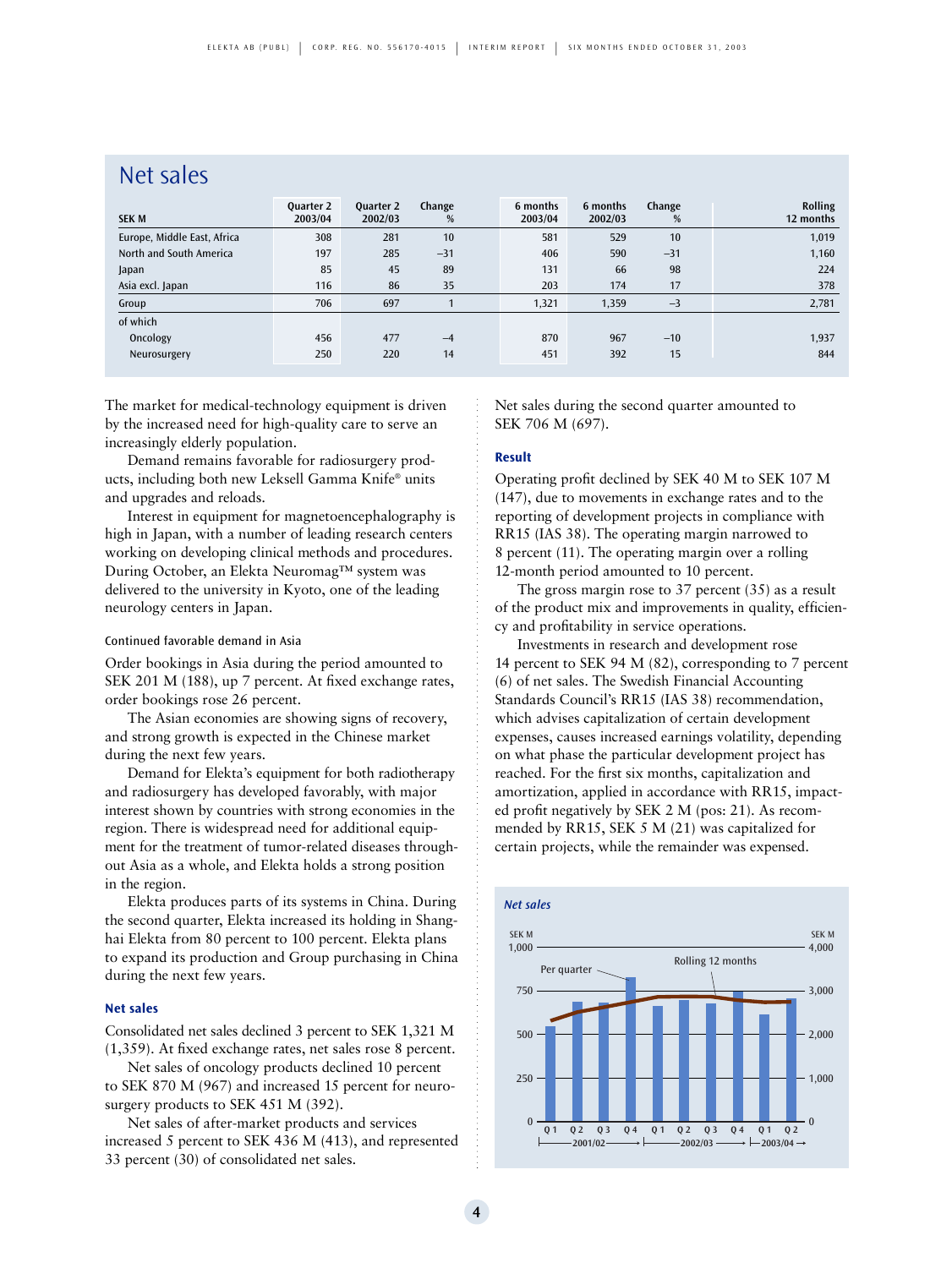

Amortization of development projects, capitalized as per RR15, amounted to SEK 7 M (–).

The movements in exchange rates compared with the corresponding period in the preceding year impacted operating profit negatively in an amount of approximately SEK 36 M. Elekta hedges contracted net flows and part of expected net flows through forward contracts over a rolling 18-month period. Unrealized exchange-rate gains, compared with currency exchange rates on October 31 for forward contracts that were not reevaluated in the balance sheet, were SEK 57 M.

Operating profit in the second quarter amounted to SEK 54 M (83).

Net financial items amounted to income of SEK 14 M (expense: 1). Interest net is included with an income of SEK 7 M (1). Income from participations in associated companies amounted to SEK 7 M (5), including a writedown of SEK 2 M. Financial currency exchange differences amounted to SEK 0 M (loss: 7).

Profit after net financial items totaled SEK 121 M (146). Tax expenses have been calculated at SEK 41 M, corresponding to a rate of 34 percent. Profit after taxes amounted to SEK 80 M (98).

Earnings per share amounted to SEK 2.45 (3.07) before dilution and SEK 2.42 (3.00) after dilution.

Return on equity amounted to 15 percent (14) and the return on capital employed was 19 percent (23).

### **Investments and amortization/depreciation**

Investments in intangible and tangible fixed assets amounted to SEK 45 M (39). Amortization/depreciation of intangible and tangible fixed assets totaled SEK 42 M (31).



#### **Liquidity and financial position**

Cash flow before investments amounted to SEK 45 M (162). Working capital increased mainly in receivables and inventories. Cash flow after investments and divestments amounted to SEK 8 M (148).

Liquid assets amounted to SEK 1,111 M, compared with SEK 1,087 M on April 30, 2003. Of the bank balances held, SEK 111 M was pledged, primarily in the form of guarantees for commercial guarantees.

Interest-bearing liabilities amounted to SEK 238 M, compared with SEK 252 M at the beginning of the fiscal year.

The equity/assets ratio was 50 percent.

During Elekta's first six months, 298,525 new Series B shares were subscribed through the exercise of allotted warrants within the framework of the established warrants program. Total number of shares at October 31 was 32,953,967.

### **Board proposal regarding redemption of shares and reduction of share capital**

The Annual General Meeting on September 22, voted to approve the Board's proposal to redeem every 17th share held for SEK 165 in cash. The registration period for Elekta's offer closed on November 11, 2003. According to the final count, 1,887,713 were registered for redemption, corresponding to 97.4 percent of the maximum number of shares that were redeemable under this offer. Approximately SEK 311.5 M will be transferred to Elekta's shareholders through the offer. It is expected that the redemption amount will be distributed at the end of March 2004.

Trading in redemption shares on the Stockholm Stock Exchange commenced on December 5.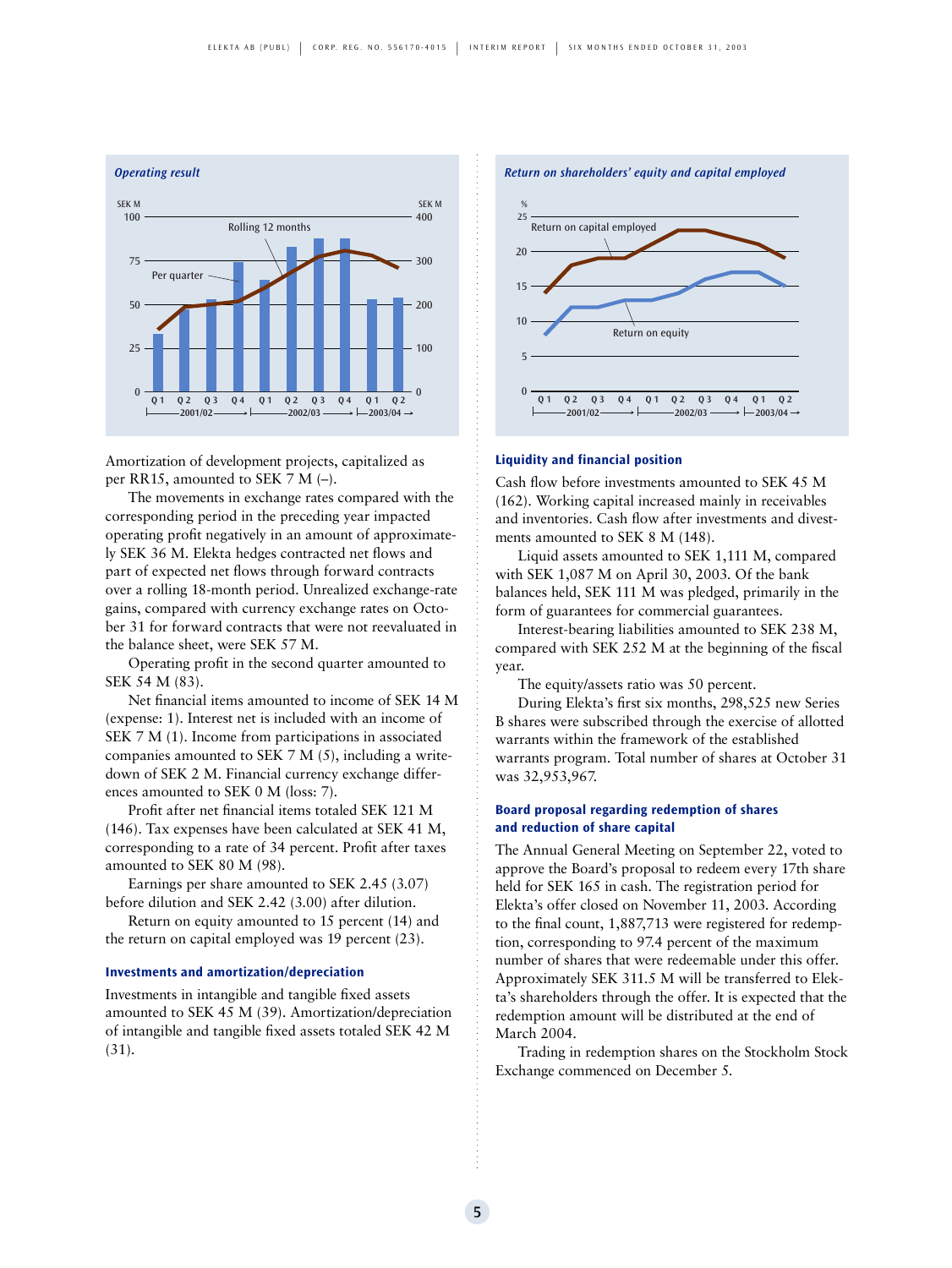## Income statement

| <b>SEK M</b>                                       | 3 months<br>Aug-Oct<br>2003/04 | 3 months<br>Aug-Oct<br>2002/03 | 6 months<br>May-Oct<br>2003/04 | 6 months<br>May-Oct<br>2002/03 | 12 months<br>Nov-Oct<br>2002/03 | 12 months<br>May-Apr<br>2002/03 |
|----------------------------------------------------|--------------------------------|--------------------------------|--------------------------------|--------------------------------|---------------------------------|---------------------------------|
| Net sales                                          | 706                            | 697                            | 1,321                          | 1,359                          | 2,743                           | 2,781                           |
| Cost of products sold                              | $-447$                         | $-438$                         | $-834$                         | $-878$                         | $-1,714$                        | $-1,758$                        |
| Gross income                                       | 259                            | 259                            | 487                            | 481                            | 1,029                           | 1,023                           |
| Selling expenses                                   | $-100$                         | $-93$                          | $-182$                         | $-171$                         | $-367$                          | $-356$                          |
| Administrative expenses                            | $-68$                          | $-72$                          | $-127$                         | $-131$                         | $-281$                          | $-285$                          |
| R&D expenses                                       | $-54$                          | $-33$                          | $-96$                          | $-61$                          | $-183$                          | $-148$                          |
| Exchange differences in operation                  | 17                             | 22                             | 25                             | 29                             | 85                              | 89                              |
| <b>Operating result</b>                            | 54                             | 83                             | 107                            | 147                            | 283                             | 323                             |
| Result from participations in associated companies | $\overline{2}$                 | $\overline{4}$                 | 7                              | 5                              | 13                              | 11                              |
| Interest income                                    | 6                              | 6                              | 13                             | 8                              | 27                              | 22                              |
| Interest expenses                                  | $-3$                           | $-3$                           | $-6$                           | $-7$                           | $-14$                           | $-15$                           |
| Financial exchange differences                     | $\mathbf{0}$                   | $-5$                           | $\bf{0}$                       | $-7$                           | $-17$                           | $-24$                           |
| Income after financial items                       | 59                             | 85                             | 121                            | 146                            | 292                             | 317                             |
| <b>Taxes</b>                                       | $-20$                          | $-28$                          | $-41$                          | $-50$                          | $-79$                           | $-88$                           |
| Minority                                           | $\bf{0}$                       | $-2$                           | $\bf{0}$                       | $\overline{2}$                 | 3                               | 5                               |
| Net income                                         | 39                             | 55                             | 80                             | 98                             | 216                             | 234                             |
| Earnings per share before dilution                 | 1.19                           | 1.70                           | 2.45                           | 3.07                           | 6.67                            | 7.29                            |
| Earnings per share after dilution                  | 1.18                           | 1.67                           | 2.42                           | 3.00                           | 6.56                            | 7.14                            |
| $C = \frac{1}{2}$ $\frac{1}{2}$                    |                                |                                |                                |                                |                                 |                                 |

### Cash flow

| Operating cash flow                       | 76    | 86    | 146    | 149   | 312   | 315   |
|-------------------------------------------|-------|-------|--------|-------|-------|-------|
| Change in working capital                 | $-17$ | 48    | $-101$ | 13    | $-68$ | 46    |
| <b>Cash flow before investments</b>       | 59    | 134   | 45     | 162   | 244   | 361   |
| Investments and disposals                 | $-27$ | $-13$ | $-37$  | $-14$ | $-96$ | $-73$ |
| Cash flow after investments and disposals | 32    | 121   | 8      | 148   | 148   | 288   |
| External financing                        |       | $-5$  | 12     |       | 242   | 231   |
| Change in liquid assets                   | 43    | 109   | 24     | 135   | 440   | 551   |
|                                           |       |       |        |       |       |       |

# Balance sheet

| <b>SEK M</b>                                           | Oct. 31, 2003 Oct. 31, 2002 |                | April 30, 2003 |
|--------------------------------------------------------|-----------------------------|----------------|----------------|
| Intangible fixed assets                                | 393                         | 392            | 408            |
| Tangible fixed assets                                  | 102                         | 80             | 83             |
| <b>Financial fixed assets</b>                          | 17                          | 23             | 16             |
| Inventories                                            | 312                         | 264            | 258            |
| <b>Receivables</b>                                     | 1,169                       | 1,086          | 1,110          |
| Liquid assets                                          | 1,111                       | 671            | 1,087          |
| <b>Total assets</b>                                    | 3,104                       | 2,516          | 2,962          |
| Shareholders' equity                                   | 1,549                       | 1,343          | 1,445          |
| Minority                                               |                             | $\overline{2}$ | $\mathbf{0}$   |
| <b>Provisions</b>                                      | 137                         | 89             | 110            |
| Interest-bearing liabilities                           | 238                         | 29             | 252            |
| Interest-free liabilities                              | 1,180                       | 1,053          | 1,155          |
| Total shareholders' equity, provisions and liabilities | 3,104                       | 2,516          | 2,962          |

# Changes in shareholders' equity

| <b>SEK M</b>                           |       | Oct. 31, 2003 Oct. 31, 2002 | April 30, 2003 |
|----------------------------------------|-------|-----------------------------|----------------|
| Opening balance                        | 1.445 | 1,272                       | 1,272          |
| Option premiums and warrants exercised | 26    |                             | 22             |
| <b>Translation differences</b>         | $-2$  | $-36$                       | $-83$          |
| Net income                             | 80    | 98                          | 234            |
| Closing balance                        | 1.549 | 1.343                       | 1.445          |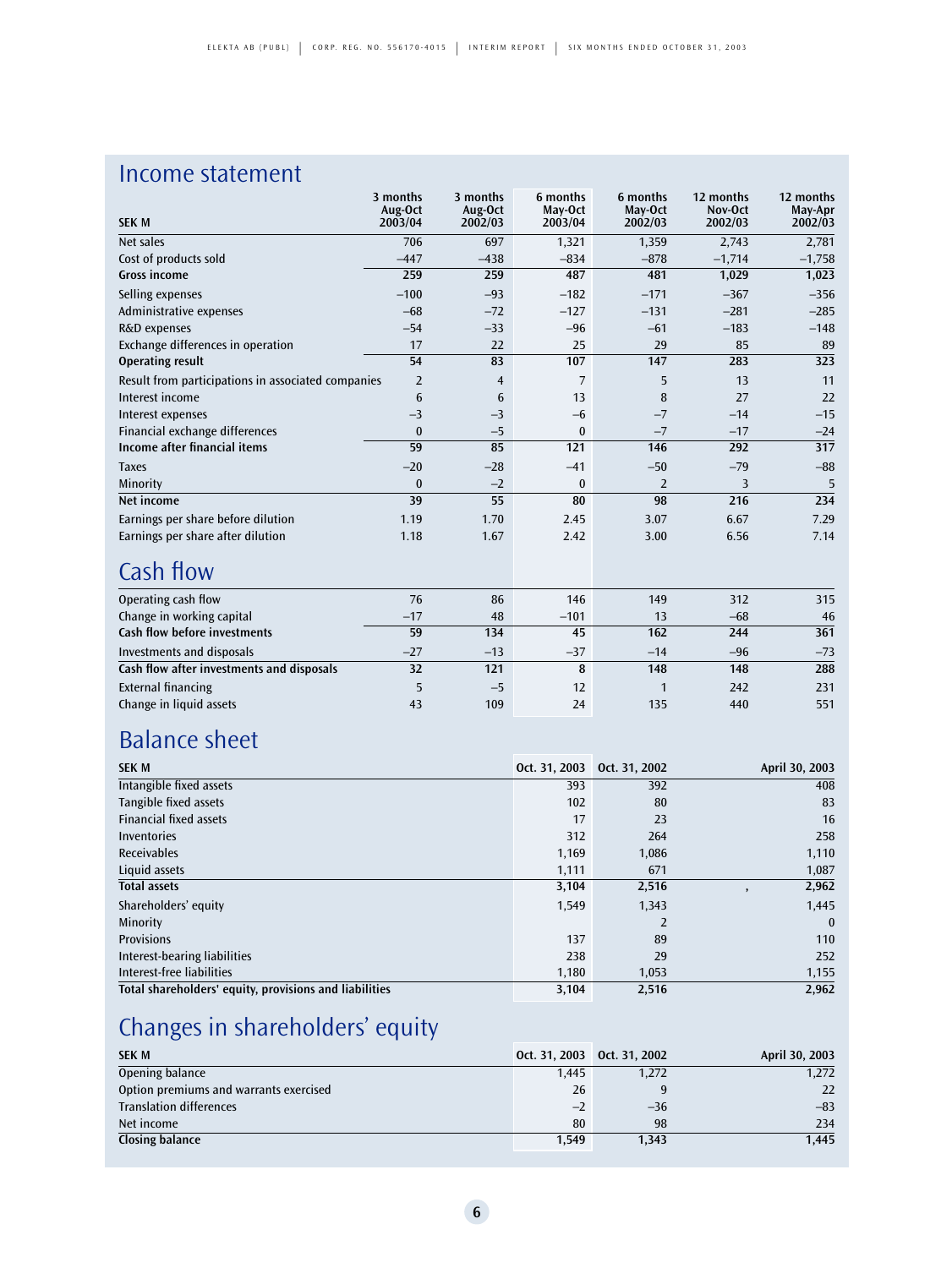# Key figures

| ັ                                                   | 12 months*<br>May-Apr<br>2000/01 | 12 months<br>May-Apr<br>2001/02 | 12 months<br>May-Apr<br>2002/03 | 6 months<br>May-Oct<br>2002/03 | 6 months<br>May-Oct<br>2003/04 |
|-----------------------------------------------------|----------------------------------|---------------------------------|---------------------------------|--------------------------------|--------------------------------|
| Order bookings, SEK M                               | 2,402                            | 2,927                           | 3,186                           | 1,466                          | 1,518                          |
| Net sales, SEK M                                    | 2,160                            | 2,738                           | 2,781                           | 1,359                          | 1,321                          |
| Operating result, SEK M                             | 92                               | 207                             | 323                             | 147                            | 107                            |
| Operating margin, %                                 | 4                                | 8                               | 12                              | 11                             | 8                              |
| Profit margin, %                                    | 3                                | 8                               | 11                              | 11                             | 9                              |
| Shareholders' equity, SEK M                         | 887                              | 1,272                           | 1,445                           | 1,343                          | 1,549                          |
| Capital employed, SEK M                             | 1,178                            | 1,313                           | 1,697                           | 1,374                          | 1,787                          |
| Equity/assets ratio, %                              | 39                               | 50                              | 49                              | 53                             | 50                             |
| Return on shareholders' equity, % **                | 5                                | 13                              | 17                              | 14                             | 15                             |
| Return on capital employed, % **                    | 10                               | 19                              | 22                              | 23                             | 19                             |
| * Restated for new accounting principles for taxes. |                                  | ** Based on rolling 12 months.  |                                 |                                |                                |

## Data per share

|                                   | 12 months*<br>May-Apr<br>2000/01 | 12 months<br>May-Apr<br>2001/02 | 12 months<br>May-Apr<br>2002/03 | 6 months<br>May-Oct<br>2002/03 | 6 months<br>May-Oct<br>2003/04 |
|-----------------------------------|----------------------------------|---------------------------------|---------------------------------|--------------------------------|--------------------------------|
| Earnings per share                |                                  |                                 |                                 |                                |                                |
| before dilution, SEK              | 1.52                             | 4.66                            | 7.29                            | 3.07                           | 2.45                           |
| after dilution, SEK               | 1.89                             | 4.56                            | 7.14                            | 3.00                           | 2.42                           |
| Cash flow per share               |                                  |                                 |                                 |                                |                                |
| before dilution, SEK              | 8.11                             | 3.64                            | 8.99                            | 4.65                           | 0.25                           |
| after dilution, SEK               | 7.90                             | 3.63                            | 8.81                            | 4.54                           | 0.24                           |
| Shareholders' equity              |                                  |                                 |                                 |                                |                                |
| before dilution, SEK              | 31.84                            | 40.03                           | 44.79                           | 42.02                          | 47.00                          |
| after dilution, SEK               | 35.03                            | 39.89                           | 44.58                           | 41.89                          | 47.00                          |
| Interest on converted debentures, |                                  |                                 |                                 |                                |                                |
| net after tax, SEK M              | 17                               | 3                               |                                 |                                |                                |
| Average number of shares,         |                                  |                                 |                                 |                                |                                |
| before dilution, 000s             | 27,854                           | 31,048                          | 32,019                          | 31,859                         | 32,600                         |
| after dilution, 000s              | 31,662                           | 32,504                          | 32,694                          | 32,614                         | 32,954                         |
| Number of shares at closing,      |                                  |                                 |                                 |                                |                                |
| before dilution, 000s             | 27,854                           | 31,765                          | 32,256                          | 31,967                         | 32,954                         |
| after dilution, 000s              | 31,662                           | 33,084                          | 32,988                          | 33,084                         | 32,954                         |

\* Restated for new accounting principles for taxes.

The increase shown in 2000/01 is from debentures converted 2001. Dilution in the years after refers to warrants program 1999/2002 and 2000/2003.

### **Exchange rates**

|                      | L<br>Average rate |                    |                    |             |                     | Closing rate      |             |  |  |
|----------------------|-------------------|--------------------|--------------------|-------------|---------------------|-------------------|-------------|--|--|
| Country              | Currency          | May-Oct<br>2003/04 | May-Oct<br>2002/03 | Change<br>% | October 31,<br>2003 | April 30,<br>2003 | Change<br>% |  |  |
| Europe               | 1 EUR             | 9.130              | 9.191              | $-1$        | 9.044               | 9.115             | $-1$        |  |  |
| <b>Great Britain</b> | 1 GBP             | 13.012             | 14.483             | $-10$       | 13.163              | 13.050            |             |  |  |
| Japan                | 100 IPY           | 6.868              | 7.801              | $-12$       | 7.130               | 6.860             |             |  |  |
| <b>United States</b> | 1 USD             | 7.980              | 9.507              | $-16$       | 7.775               | 8.195             | $-5$        |  |  |